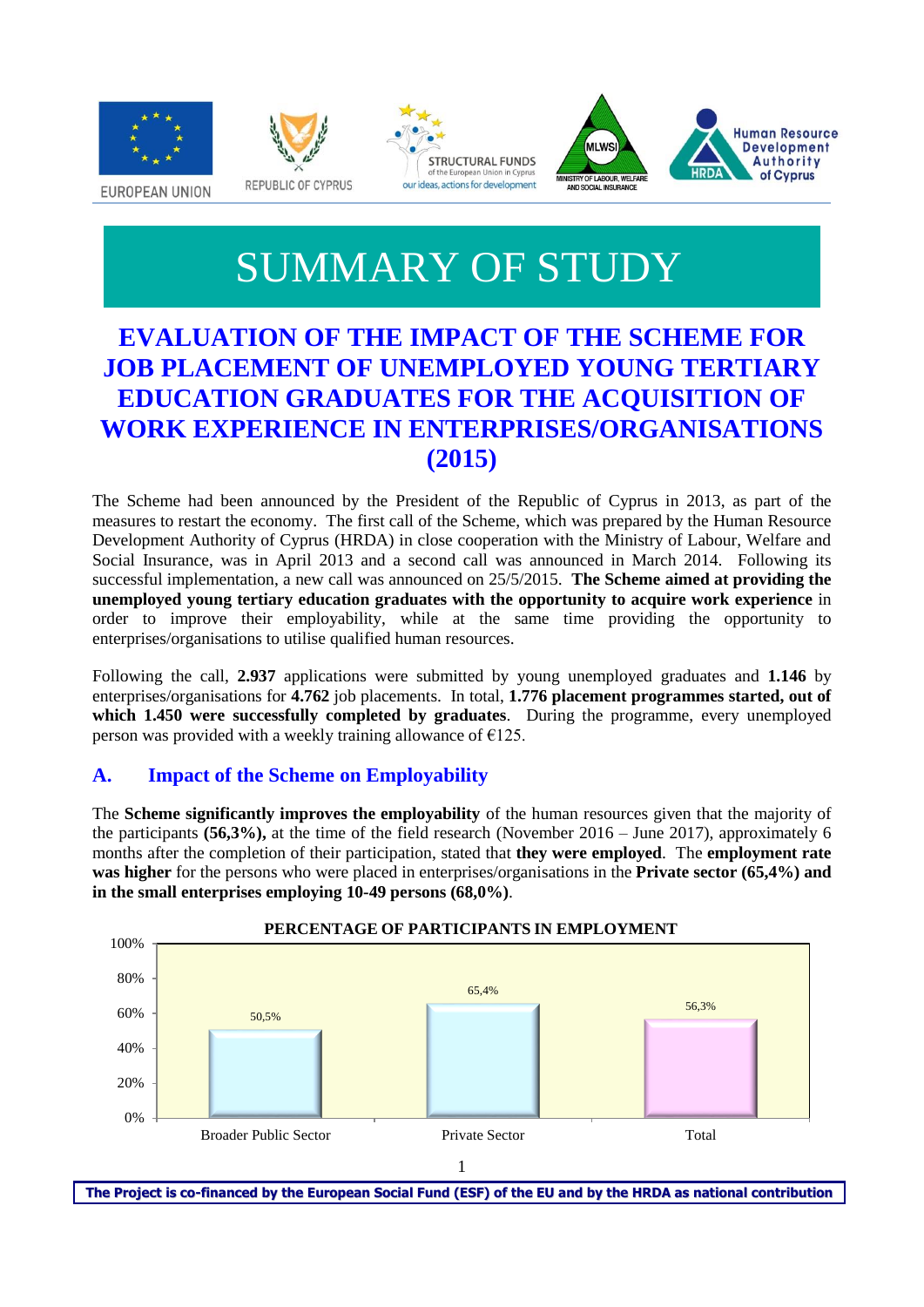It is noted that **approximately 1 in 4 (24,1%) of the participants in the Scheme who are employed, continue to work in the enterprise/organisation of their placement**. This percentage reaches 46,3% in the case of persons placed in an enterprise/organisation in the Private sector, while there were limited employment opportunities in the Broader Public sector (includes Public Service, Semi-Government Organisations and Municipalities) where 61,5% of the participants were placed.



Approximately half of the participants (47,7%) are employed in **Education (17,4%),** in **Professional, scientific and technical activities (16,1%)** and in **Trade and repair of motor vehicles (14,2%)**.

**Over 6 out of 10 (63,3%) work in occupations that require a university degree**. However, 36,7% work in other occupations, such as Service and sales workers (20,5%) and Clerks (15,4%).

**Almost half of the participants (48,9%)** who are employed, are in **full-time and permanent employment**.



#### **EMPLOYMENT STATUS OF PARTICIPANTS**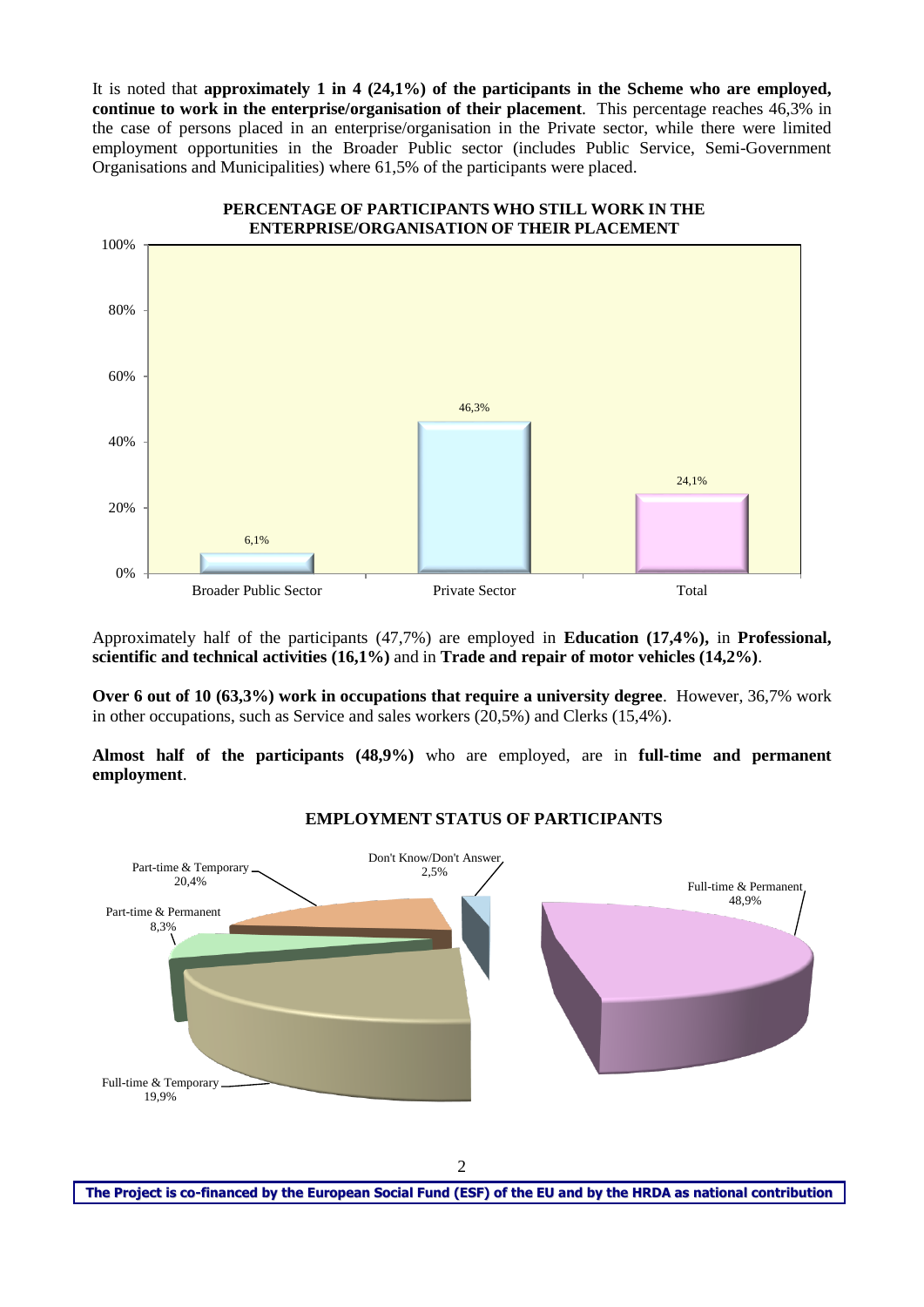#### **B. Utilisation of Knowledge and Skills & Employment Prospects**

The **majority of the participants (78,5%) evaluate as good or very good** the degree of utilisation of the knowledge and skills acquired during their participation in the Scheme. **67,8% of the participants consider that their participation has improved their employment prospects**.



**DEGREE OF IMPROVEMENT OF EMPLOYMENT PROSPECTS**





The Project is co-financed by the European Social Fund (ESF) of the EU and by the HRDA as national contribution